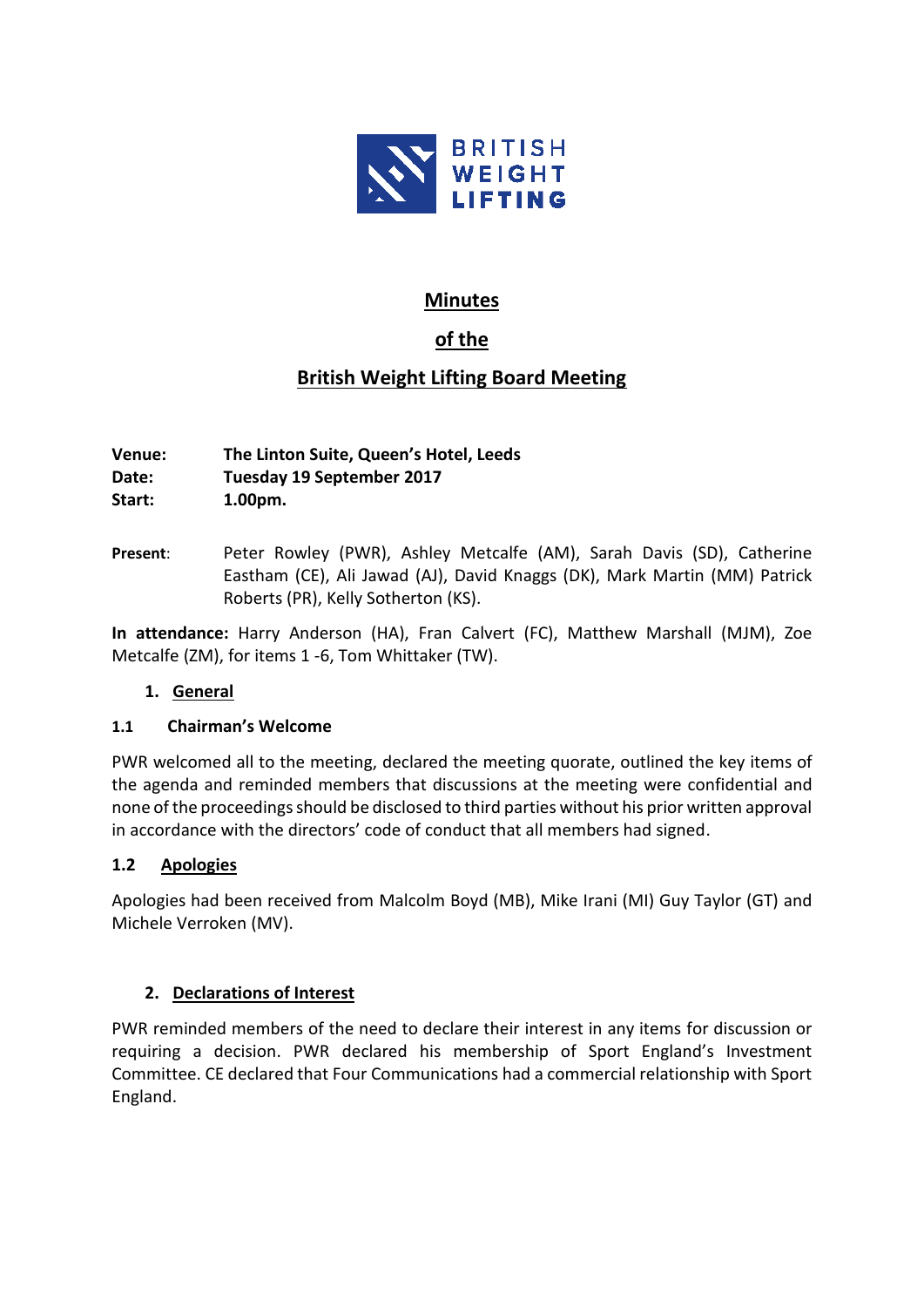# **3. Minutes of the meeting on 14 July 2017 and matters arising**

The minutes of the Board meeting held on 14 July 2017 circulated previously were **agreed as read and approved for posting on the website**.

PWR referred to item 4 and reported that the IWF had not progressed engaging MV to join a committee to address doping in weightlifting in a private capacity, so there was no conflict of interest. There were no matters arising not appearing elsewhere on the agenda.

# **4. Decisions taken outside the Board Meeting**

PWR and AM referred to the Extraordinary General Meeting (EGM) held on 16 September 2017, wherein the meeting had approved that new Articles of Association (the new Articles) be adopted. 56 votes had been cast in favour of the proposal, there were no votes against and there was 1 abstention. The minutes of the meeting circulated previously were **agreed as read and approved for posting on the website**.

AM reported that he had informed UK Sport that in consequence of the EGM, our new Articles were compliant with the Code for Sports Governance.

PWR informed members that MM would become an employee with effect from 1 October 2017 rather than a consultant as previously. In accordance with Article 44.10 of the new Articles, he would resign as a director of the company from that date. He would continue to attend all meetings as Finance Director and Company Secretary.

The board resolved that the current complement of 10 directors had the appropriate skills and experience. If the 2017/18 review of board experience and the evaluation of skills to be undertaken in the final quarter of 2017 identified any skills gaps, an open recruitment would be undertaken during 2018.

# **5. Sport Development**

# **5a. Sport England Update**

AM reminded the meeting of the allocation of Sport England funding and the dashboard of targets necessary to access the continued funding. The targets were considered challenging, particularly the development of commercial income, but achievable. AM reported that we have a new relationship manager, James Watmough, who he hopes to meet with shortly.

# **5b. Workforce Development**

ZM updated the meeting on the plans to develop the paid and volunteer workforce and the progressive stages involved during the 2017/21 funding cycle. On behalf of a board member who was unable to attend, PWR sought clarification of the proposals to increase the number of women progressing as coaches and technical officials (TOs), which is an issue for all sports. AM informed members that whilst we have more female TOs than other IWF members, the management team appreciated the imperative to identify, recruit and retain the next generation of diverse and inclusive coaches and TOs. KS suggested that as this is a common issue with all sports, we should seek to work collaboratively.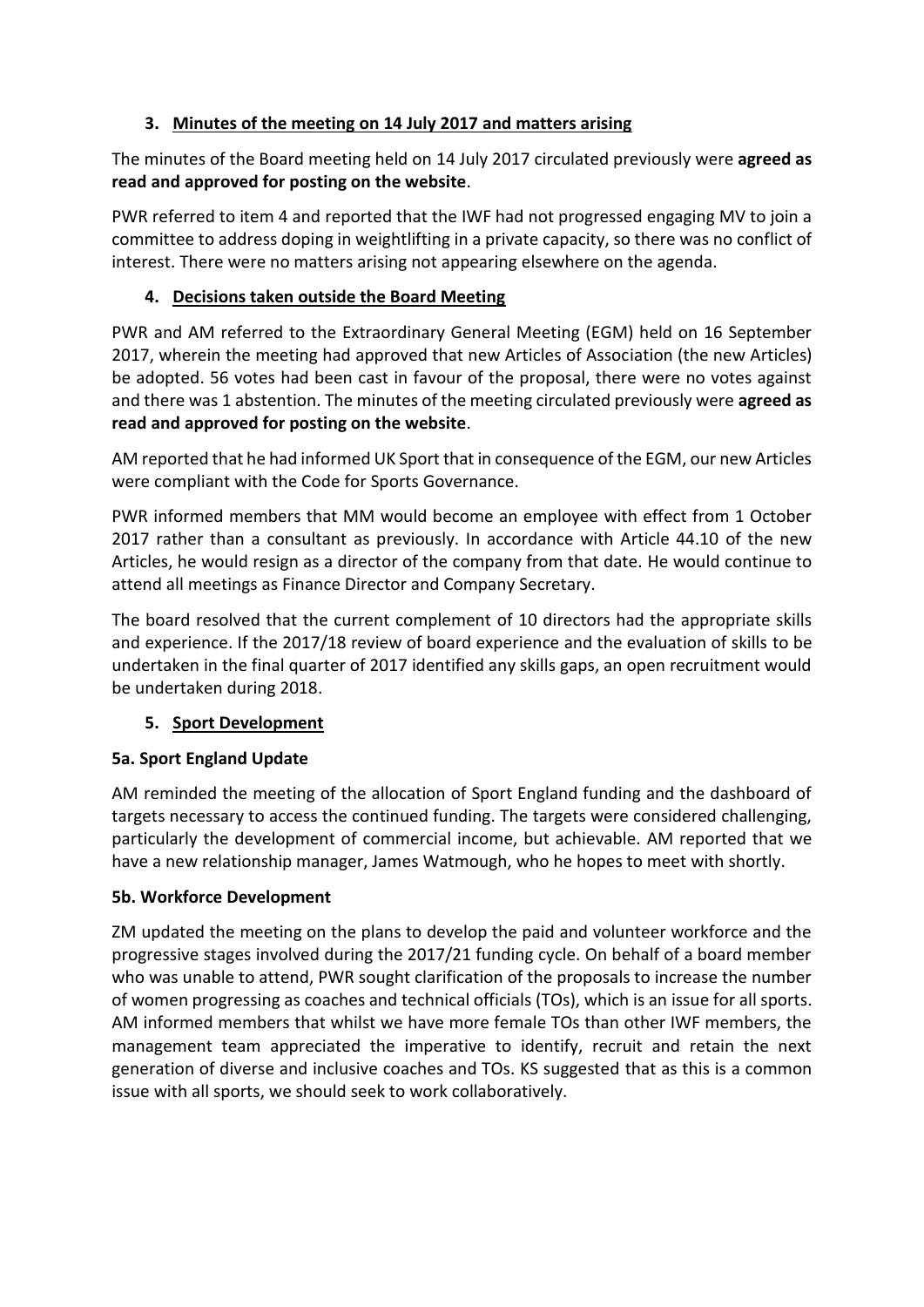## **5c. Communications Strategy**

FC explained the communications strategy that was now underway across key channels, the progress that had been made in a short time, whilst acknowledging that there was still much to do. Members offered helpful comments around the content and frequency of the newsletter.

#### **5d. Commercial Strategy**

HA addressed the approach to broaden and increase revenues through new initiatives under development, around partners and sponsors, endorsed gyms, an open competition accessed via an app and membership benefits.

The meeting adjourned for 10 minutes.

#### **5e. Competitions Strategy**

MJM informed members upon the developing strategy of tiering events, the aspiration of hosting an international event and the work undertaken in licensing events.

FC, ZM, HA and MJM left the meeting.

## **6. High performance and UK Sport Update/talent development**

TW informed members upon recruitment, pathway development and immediate objectives, the progress of athletes on the World Class Programme (WCP) and those not on WCP but potentially fundable. We have been allocated a new UK Sport Performance Lead, Catriona Temple from October and are to receive feedback from the new UKS Culture Health Check shortly and thereafter to schedule our annual Mission 2020 review in October/November 2017.

AM updated the meeting on talent pathway development in England funded by Sport England and the alignment with high performance, in particular the tiering and operational structure.

## **7. Minutes and recommendations from sub-committees**

PR referred to the minutes of the Audit and Finance Committee meeting held on 21 August 2017 and the recommendations to the Annual Report and Accounts for the year ended 31 March 2017, amend the committee's terms of the reference, approve mobile phones and password policies and the revised risk policy and register considered elsewhere in the agenda. Members discussed and noted the changing risk environment and the progress made in progressing CyberEssentials accreditation. PWR asked for consideration of a specific risk to be considered by board members only without athletes' representatives present under Any Other Business. PR also informed members that MM and PWR would invite our external auditor and 2 other firms to tender for the audit of the company's accounts for the year ending 31 March 2018 and 2 subsequent years and report back to the Committee, who would make a recommendation to appoint a preferred firm to a later board meeting.

CE updated members of the Commercial and Development Committee meeting on 12 September 2017, wherein the committee had received and scrutinised more detailed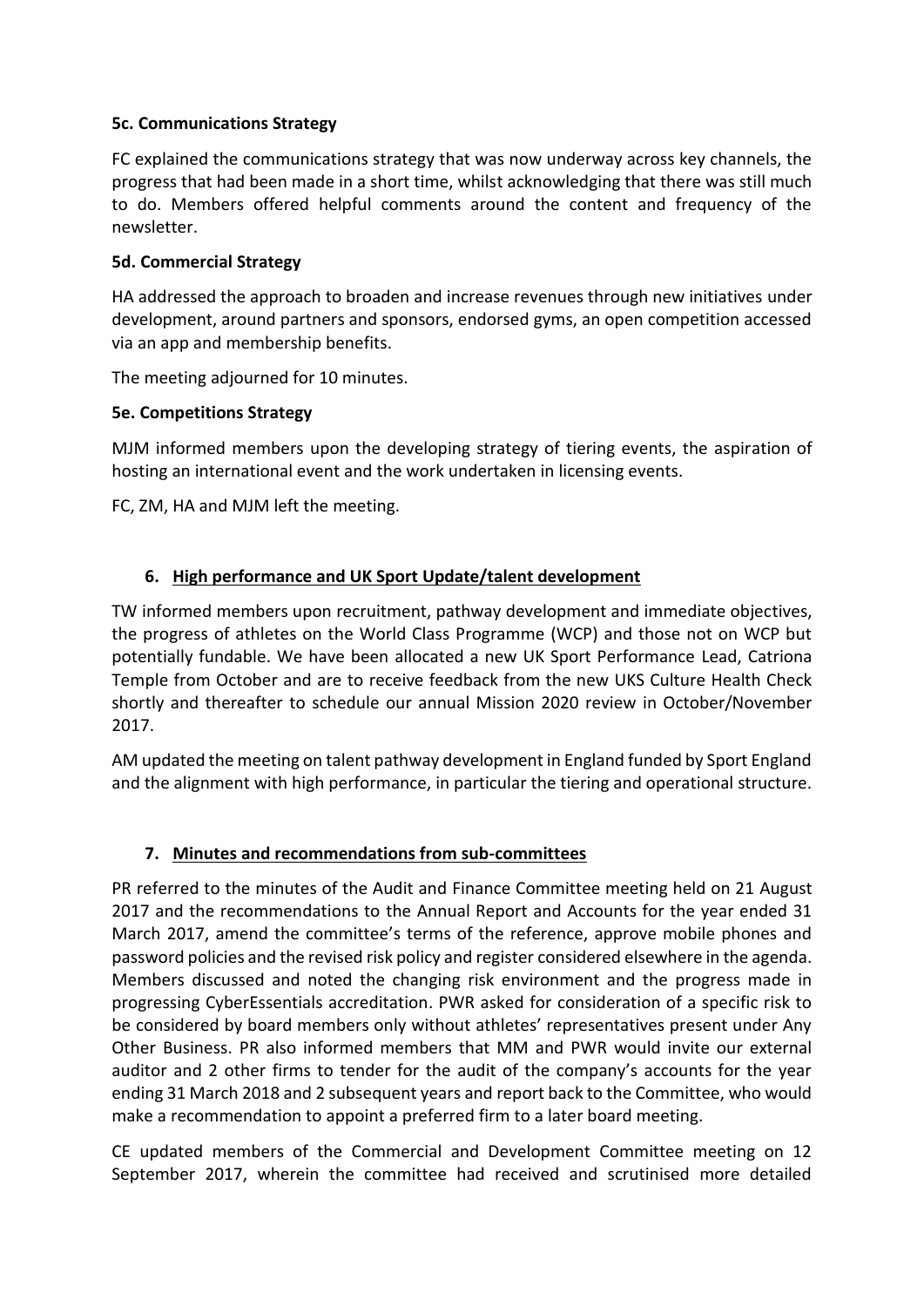presentations from the management team similar to those presented under agenda item 5 above.

KS reminded the meeting that she has yet to be invited to a Performance Committee meeting. AM undertook to liaise with GT to progress matters, particularly with Commonwealth Games selections due by the end of October 2017.

# **8. Finance Matters and Update**

## **8c. Annual Accounts 2016/17**

MM referred to the draft Annual Report and Financial Statements for the year ended 31 March 2017, the former having undergone several iterations and the latter reviewed by the Audit and Finance Committee on 21 August 2017. He, AM and PWR had met with the auditors on 31 August 2017 to consider their satisfactory audit findings report. Following a number of questions from members the Annual Report and Financial Statements for the year ended 31 March 2017, and subject to final proof reading by Haysmacintyre of the Annual Report, **the Annual Report and Accounts were approved and MM was authorised to sign them and the Letter of Representation on the board's behalf.** 

DK left the meeting.

# **8a. and 8b Management Accounts for July 2017 and Forward forecasts and budgets for 2017/18**

MM referred to the papers circulated previously and the summary slides in the PowerPoint presentation on financial performance for July 2017, highlighting the continuing better than budget performance and the reasons for the positive variance. With a full staff complement and the development plans underway, higher expenditure over the rest of the financial year would result in only modest addition to the current outturn. PR suggested presentational improvements for comparative purposes that MM undertook to implement.

## **9 Board Matters**

# **The Mobile Phone Policy, the Password Policy, the revised Terms of Reference of the Audit and Finance Committee and Risk Policy were approved.**

## **10 CEO's Update**

AM drew members attention to the nil return on the complaints log, updated members of his discussions with Tamas Ayan and other CWF matters following his attendance at the Commonwealth Championships.

SD and AJ left the meeting.

## **11. Any Other Business**